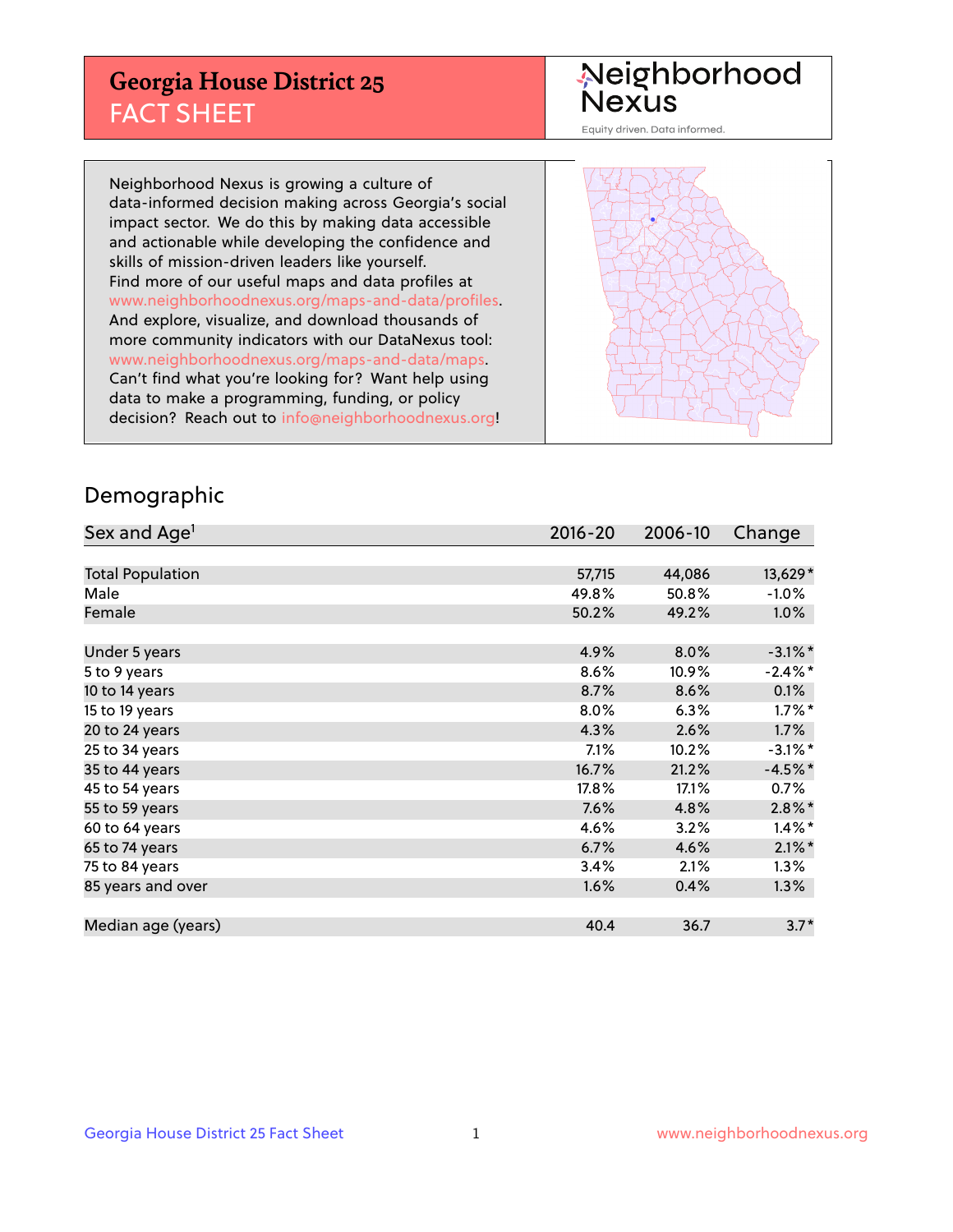## Demographic, continued...

| Race <sup>2</sup>                                            | $2016 - 20$ | 2006-10 | Change      |
|--------------------------------------------------------------|-------------|---------|-------------|
| <b>Total population</b>                                      | 57,715      | 44,086  | 13,629*     |
| One race                                                     | 96.1%       | 98.8%   | $-2.7%$ *   |
| White                                                        | 61.5%       | 78.4%   | $-16.9%$ *  |
| <b>Black or African American</b>                             | 5.5%        | 5.1%    | 0.4%        |
| American Indian and Alaska Native                            | 0.1%        | 0.2%    | $-0.1%$     |
| Asian                                                        | 28.5%       | 14.7%   | 13.8%*      |
| Native Hawaiian and Other Pacific Islander                   | 0.0%        | 0.1%    | $-0.1%$     |
| Some other race                                              | 0.5%        | 0.3%    | 0.2%        |
| Two or more races                                            | 3.9%        | 1.2%    | $2.7\%$ *   |
| Race alone or in combination with other race(s) <sup>3</sup> | $2016 - 20$ | 2006-10 | Change      |
|                                                              |             |         |             |
| Total population                                             | 57,715      | 44,086  | 13,629*     |
| White                                                        | 64.6%       | 79.5%   | $-14.9%$ *  |
| <b>Black or African American</b>                             | 6.5%        | 5.7%    | 0.9%        |
| American Indian and Alaska Native                            | 0.4%        | 0.7%    | $-0.3%$     |
| Asian                                                        | 30.4%       | 15.0%   | 15.4%*      |
| Native Hawaiian and Other Pacific Islander                   | 0.1%        | 0.2%    | $-0.1%$     |
| Some other race                                              | 2.1%        | 0.5%    | $1.7\%$ *   |
| Hispanic or Latino and Race <sup>4</sup>                     | $2016 - 20$ | 2006-10 | Change      |
| Total population                                             | 57,715      | 44,086  | 13,629*     |
| Hispanic or Latino (of any race)                             | 6.3%        | 4.5%    | $1.8\%$ *   |
| Not Hispanic or Latino                                       | 93.7%       | 95.5%   | $-1.8\%$ *  |
| White alone                                                  | 57.5%       | 74.6%   | $-17.2\%$ * |
| Black or African American alone                              | 5.1%        | 5.0%    | 0.1%        |
| American Indian and Alaska Native alone                      | 0.1%        | 0.2%    | $-0.1%$     |
| Asian alone                                                  | 28.3%       | 14.6%   | 13.7%*      |
| Native Hawaiian and Other Pacific Islander alone             |             |         |             |
|                                                              | $0.0\%$     | 0.0%    | $-0.0%$     |
| Some other race alone                                        | 0.1%        | 0.0%    | 0.1%        |
| Two or more races                                            | 2.6%        | 1.1%    | $1.6\%$ *   |
| U.S. Citizenship Status <sup>5</sup>                         | $2016 - 20$ | 2006-10 | Change      |
| Foreign-born population                                      | 16,433      | 8,179   | $8,254*$    |
| Naturalized U.S. citizen                                     | 49.4%       | 42.3%   | 7.1%        |
| Not a U.S. citizen                                           | 50.6%       | 57.7%   | $-7.1%$     |
|                                                              |             |         |             |
| Citizen, Voting Age Population <sup>6</sup>                  | $2016 - 20$ | 2006-10 | Change      |
| Citizen, 18 and over population                              | 34,831      | 25,500  | 9,330*      |
| Male                                                         | 48.8%       | 49.0%   | $-0.3%$     |
| Female                                                       | 51.2%       | 51.0%   | 0.3%        |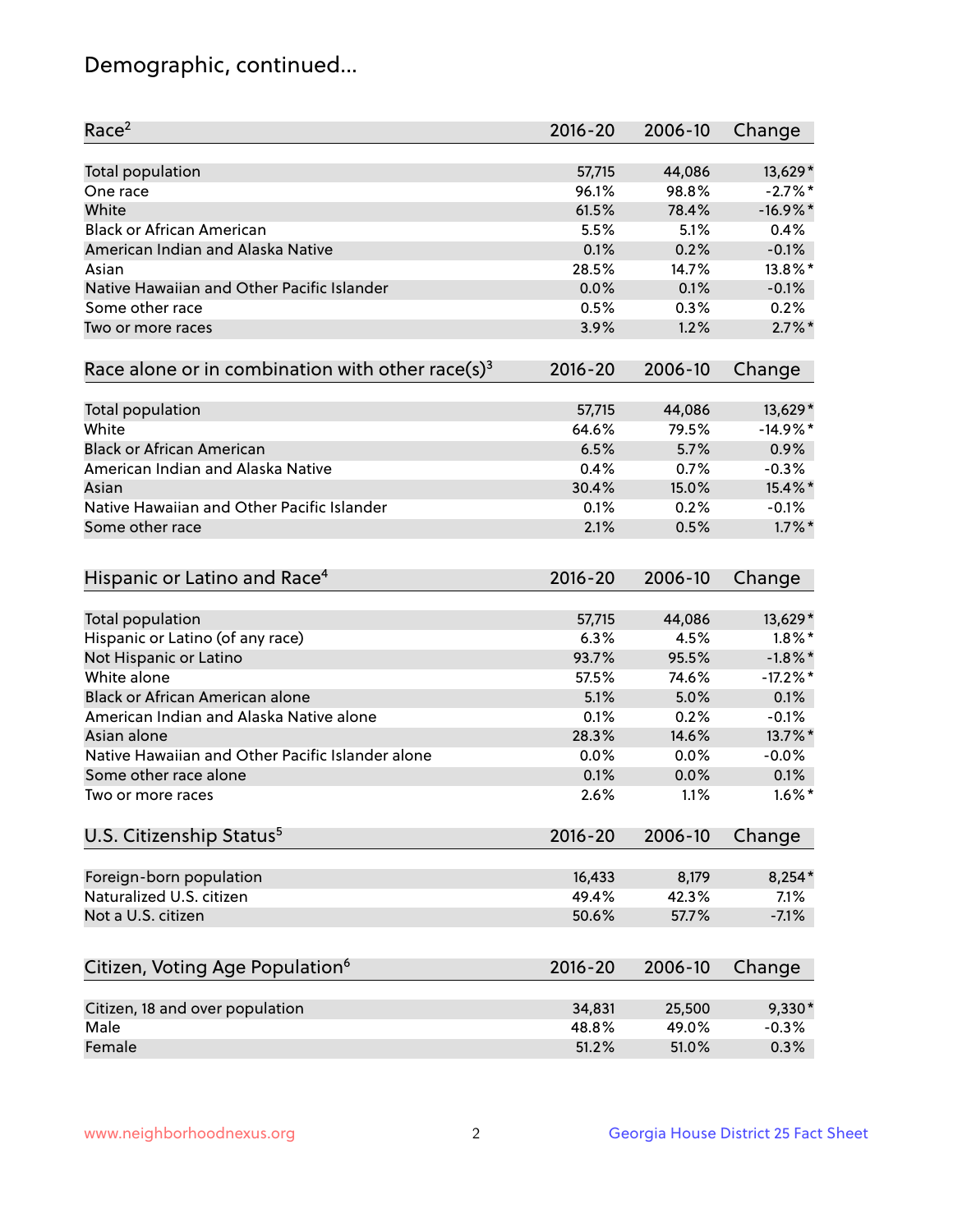#### Economic

| Income <sup>7</sup>                                 | $2016 - 20$ | 2006-10 | Change     |
|-----------------------------------------------------|-------------|---------|------------|
|                                                     |             |         |            |
| All households                                      | 19,295      | 14,523  | $4,772*$   |
| Less than \$10,000                                  | 2.8%        | 1.2%    | 1.6%       |
| \$10,000 to \$14,999                                | 0.9%        | 0.5%    | 0.4%       |
| \$15,000 to \$24,999                                | 2.3%        | 2.8%    | $-0.5%$    |
| \$25,000 to \$34,999                                | 2.4%        | 3.0%    | $-0.6%$    |
| \$35,000 to \$49,999                                | 5.2%        | 6.2%    | $-1.0%$    |
| \$50,000 to \$74,999                                | 10.0%       | 12.5%   | $-2.5%$    |
| \$75,000 to \$99,999                                | 8.2%        | 14.9%   | $-6.7\%$ * |
| \$100,000 to \$149,999                              | 20.5%       | 26.0%   | $-5.5%$ *  |
| \$150,000 to \$199,999                              | 16.2%       | 15.5%   | 0.7%       |
| \$200,000 or more                                   | 31.6%       | 17.5%   | 14.1%*     |
| Median household income (dollars)                   | 143,883     | 115,483 | 28,400*    |
| Mean household income (dollars)                     | 176,314     | 137,359 | 38,955*    |
| With earnings                                       | 87.1%       | 93.2%   | $-6.1\%$ * |
| Mean earnings (dollars)                             | 181,825     | 132,934 | 48,890*    |
| <b>With Social Security</b>                         | 19.7%       | 12.2%   | $7.6\%$ *  |
| Mean Social Security income (dollars)               | 26,429      | 18,972  | 7,458*     |
| With retirement income                              | 15.9%       | 11.2%   | 4.7%*      |
| Mean retirement income (dollars)                    | 36,173      | 30,306  | 5,867      |
| With Supplemental Security Income                   | $1.4\%$     | 1.0%    | 0.4%       |
| Mean Supplemental Security Income (dollars)         | 11,812      | 8,501   | 3,312      |
| With cash public assistance income                  | 0.7%        | 0.7%    | $-0.0%$    |
| Mean cash public assistance income (dollars)        | 786         | 1,984   | $-1,199$   |
| With Food Stamp/SNAP benefits in the past 12 months | 0.8%        | 0.6%    | 0.2%       |
|                                                     |             |         |            |
| Families                                            | 16,042      | 12,048  | 3,994*     |
| Less than \$10,000                                  | 1.4%        | 1.0%    | 0.4%       |
| \$10,000 to \$14,999                                | 0.5%        | 0.1%    | 0.4%       |
| \$15,000 to \$24,999                                | 1.2%        | 1.6%    | $-0.3%$    |
| \$25,000 to \$34,999                                | 1.6%        | 2.3%    | $-0.7%$    |
| \$35,000 to \$49,999                                | 3.1%        | 4.2%    | $-1.1%$    |
| \$50,000 to \$74,999                                | 9.1%        | 10.6%   | $-1.5%$    |
| \$75,000 to \$99,999                                | 7.4%        | 14.7%   | $-7.3\%$ * |
| \$100,000 to \$149,999                              | 21.6%       | 28.2%   | $-6.6%$ *  |
| \$150,000 to \$199,999                              | 18.1%       | 17.1%   | 1.0%       |
| \$200,000 or more                                   | 35.8%       | 20.2%   | 15.7%*     |
| Median family income (dollars)                      | 160,877     | 125,257 | 35,620*    |
| Mean family income (dollars)                        | 187,877     | 149,277 | 38,600*    |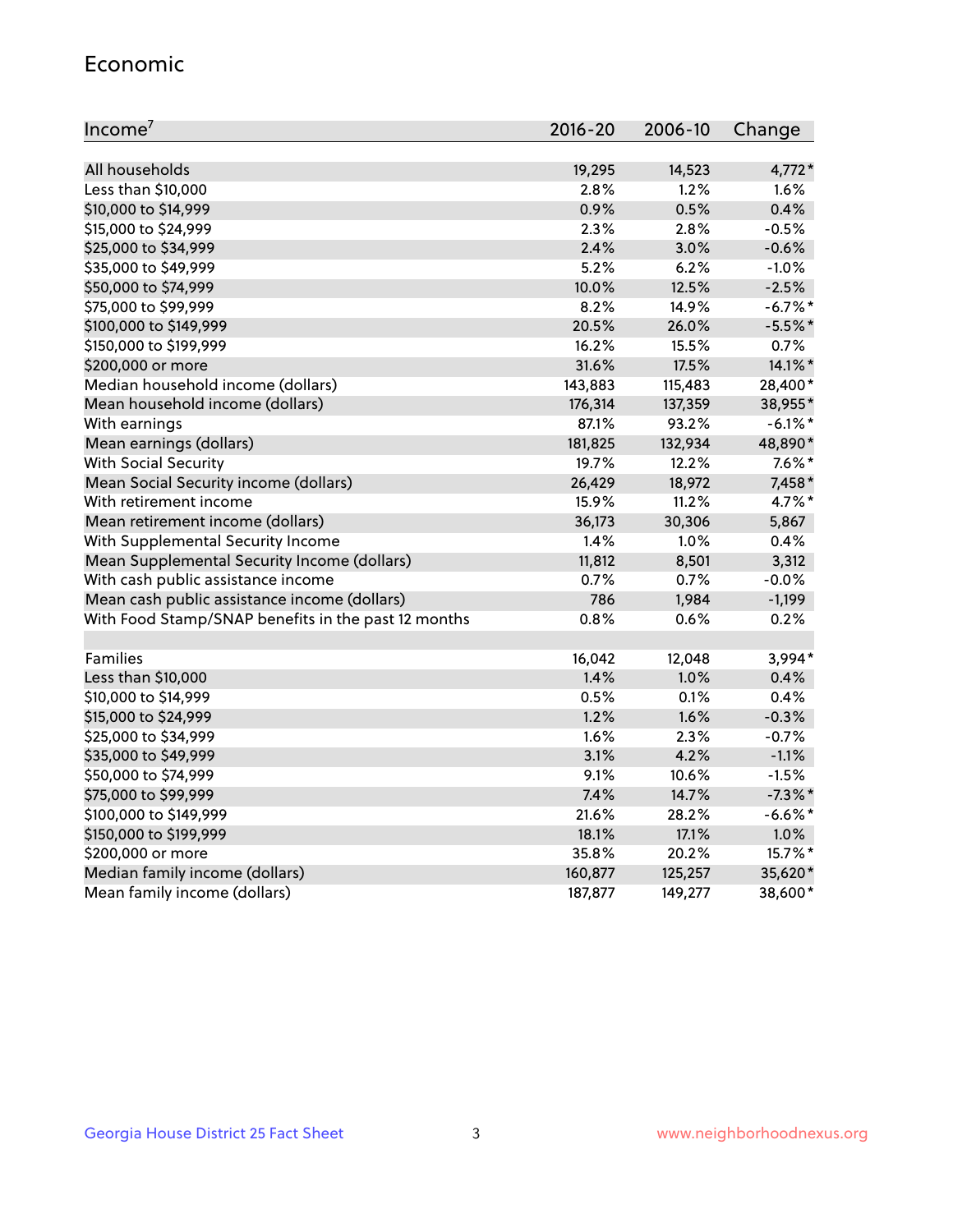## Economic, continued...

| Nonfamily households<br>3,252<br>2,474<br>778*<br>Median nonfamily income (dollars)<br>62,362<br>65,016<br>$-2,654$<br>Mean nonfamily income (dollars)<br>35,302*<br>113,923<br>78,621<br>73,312<br>13,186*<br>Median earnings for workers (dollars)<br>60,126<br>Median earnings for male full-time, year-round workers<br>(X)<br>$(X)$ <sup>+</sup><br>95,389<br>(dollars)<br>16,473*<br>Median earnings for female full-time, year-round workers<br>75,778<br>59,304<br>(dollars)<br>14,471*<br>Per capita income (dollars)<br>60,089<br>45,618<br>Families and People Below Poverty Level <sup>9</sup><br>$2016 - 20$<br>2006-10<br>Change<br><b>All families</b><br>2.3%<br>1.5%<br>0.9%<br>With related children under 18 years<br>2.8%<br>1.8%<br>1.0%<br>6.0%<br>1.0%<br>4.9%<br>With related children under 5 years only<br>Married couple families<br>1.0%<br>0.3%<br>0.8%<br>With related children under 18 years<br>1.0%<br>0.3%<br>0.7% |
|------------------------------------------------------------------------------------------------------------------------------------------------------------------------------------------------------------------------------------------------------------------------------------------------------------------------------------------------------------------------------------------------------------------------------------------------------------------------------------------------------------------------------------------------------------------------------------------------------------------------------------------------------------------------------------------------------------------------------------------------------------------------------------------------------------------------------------------------------------------------------------------------------------------------------------------------------|
|                                                                                                                                                                                                                                                                                                                                                                                                                                                                                                                                                                                                                                                                                                                                                                                                                                                                                                                                                      |
|                                                                                                                                                                                                                                                                                                                                                                                                                                                                                                                                                                                                                                                                                                                                                                                                                                                                                                                                                      |
|                                                                                                                                                                                                                                                                                                                                                                                                                                                                                                                                                                                                                                                                                                                                                                                                                                                                                                                                                      |
|                                                                                                                                                                                                                                                                                                                                                                                                                                                                                                                                                                                                                                                                                                                                                                                                                                                                                                                                                      |
|                                                                                                                                                                                                                                                                                                                                                                                                                                                                                                                                                                                                                                                                                                                                                                                                                                                                                                                                                      |
|                                                                                                                                                                                                                                                                                                                                                                                                                                                                                                                                                                                                                                                                                                                                                                                                                                                                                                                                                      |
|                                                                                                                                                                                                                                                                                                                                                                                                                                                                                                                                                                                                                                                                                                                                                                                                                                                                                                                                                      |
|                                                                                                                                                                                                                                                                                                                                                                                                                                                                                                                                                                                                                                                                                                                                                                                                                                                                                                                                                      |
|                                                                                                                                                                                                                                                                                                                                                                                                                                                                                                                                                                                                                                                                                                                                                                                                                                                                                                                                                      |
|                                                                                                                                                                                                                                                                                                                                                                                                                                                                                                                                                                                                                                                                                                                                                                                                                                                                                                                                                      |
|                                                                                                                                                                                                                                                                                                                                                                                                                                                                                                                                                                                                                                                                                                                                                                                                                                                                                                                                                      |
|                                                                                                                                                                                                                                                                                                                                                                                                                                                                                                                                                                                                                                                                                                                                                                                                                                                                                                                                                      |
|                                                                                                                                                                                                                                                                                                                                                                                                                                                                                                                                                                                                                                                                                                                                                                                                                                                                                                                                                      |
|                                                                                                                                                                                                                                                                                                                                                                                                                                                                                                                                                                                                                                                                                                                                                                                                                                                                                                                                                      |
|                                                                                                                                                                                                                                                                                                                                                                                                                                                                                                                                                                                                                                                                                                                                                                                                                                                                                                                                                      |
|                                                                                                                                                                                                                                                                                                                                                                                                                                                                                                                                                                                                                                                                                                                                                                                                                                                                                                                                                      |
|                                                                                                                                                                                                                                                                                                                                                                                                                                                                                                                                                                                                                                                                                                                                                                                                                                                                                                                                                      |
| With related children under 5 years only<br>0.7%<br>0.5%<br>0.1%                                                                                                                                                                                                                                                                                                                                                                                                                                                                                                                                                                                                                                                                                                                                                                                                                                                                                     |
| Families with female householder, no husband present<br>18.1%<br>7.2%<br>10.9%                                                                                                                                                                                                                                                                                                                                                                                                                                                                                                                                                                                                                                                                                                                                                                                                                                                                       |
| With related children under 18 years<br>25.5%<br>9.3%<br>16.2%                                                                                                                                                                                                                                                                                                                                                                                                                                                                                                                                                                                                                                                                                                                                                                                                                                                                                       |
| 65.3%<br>6.8%<br>With related children under 5 years only<br>72.1%                                                                                                                                                                                                                                                                                                                                                                                                                                                                                                                                                                                                                                                                                                                                                                                                                                                                                   |
| 0.7%<br>All people<br>3.0%<br>2.3%                                                                                                                                                                                                                                                                                                                                                                                                                                                                                                                                                                                                                                                                                                                                                                                                                                                                                                                   |
| Under 18 years<br>2.5%<br>2.0%<br>0.5%                                                                                                                                                                                                                                                                                                                                                                                                                                                                                                                                                                                                                                                                                                                                                                                                                                                                                                               |
| Related children under 18 years<br>2.4%<br>1.9%<br>0.5%                                                                                                                                                                                                                                                                                                                                                                                                                                                                                                                                                                                                                                                                                                                                                                                                                                                                                              |
| Related children under 5 years<br>2.4%<br>1.0%<br>1.4%                                                                                                                                                                                                                                                                                                                                                                                                                                                                                                                                                                                                                                                                                                                                                                                                                                                                                               |
| Related children 5 to 17 years<br>2.4%<br>2.2%<br>0.2%                                                                                                                                                                                                                                                                                                                                                                                                                                                                                                                                                                                                                                                                                                                                                                                                                                                                                               |
| 18 years and over<br>3.1%<br>2.4%<br>0.7%                                                                                                                                                                                                                                                                                                                                                                                                                                                                                                                                                                                                                                                                                                                                                                                                                                                                                                            |
| 18 to 64 years<br>3.3%<br>1.0%<br>2.3%                                                                                                                                                                                                                                                                                                                                                                                                                                                                                                                                                                                                                                                                                                                                                                                                                                                                                                               |
| 65 years and over<br>2.3%<br>3.7%<br>$-1.3%$                                                                                                                                                                                                                                                                                                                                                                                                                                                                                                                                                                                                                                                                                                                                                                                                                                                                                                         |
| People in families<br>1.8%<br>0.4%<br>1.4%                                                                                                                                                                                                                                                                                                                                                                                                                                                                                                                                                                                                                                                                                                                                                                                                                                                                                                           |
| Unrelated individuals 15 years and over<br>3.0%<br>16.2%                                                                                                                                                                                                                                                                                                                                                                                                                                                                                                                                                                                                                                                                                                                                                                                                                                                                                             |
| 13.2%                                                                                                                                                                                                                                                                                                                                                                                                                                                                                                                                                                                                                                                                                                                                                                                                                                                                                                                                                |
| Non-Hispanic white people<br>2.5%<br>2.1%<br>0.4%                                                                                                                                                                                                                                                                                                                                                                                                                                                                                                                                                                                                                                                                                                                                                                                                                                                                                                    |
| Black or African-American people<br>3.4%<br>3.1%<br>0.3%                                                                                                                                                                                                                                                                                                                                                                                                                                                                                                                                                                                                                                                                                                                                                                                                                                                                                             |
| 3.9%<br>1.3%<br>Asian people<br>2.7%                                                                                                                                                                                                                                                                                                                                                                                                                                                                                                                                                                                                                                                                                                                                                                                                                                                                                                                 |
| $-1.2%$<br>Hispanic or Latino people<br>1.9%<br>3.1%                                                                                                                                                                                                                                                                                                                                                                                                                                                                                                                                                                                                                                                                                                                                                                                                                                                                                                 |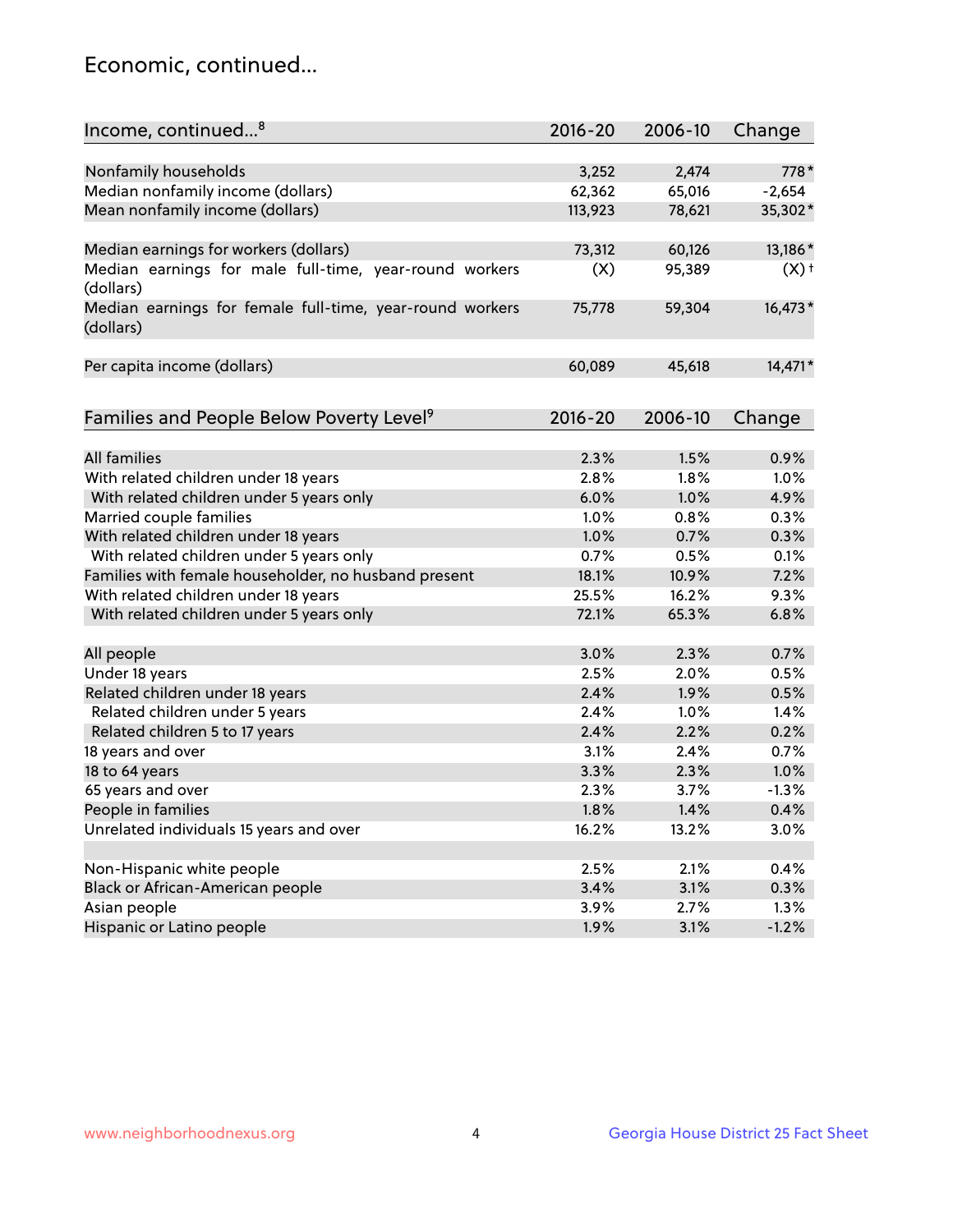## Employment

| Employment Status <sup>10</sup>                                             | $2016 - 20$ | 2006-10 | Change     |
|-----------------------------------------------------------------------------|-------------|---------|------------|
|                                                                             |             |         |            |
| Population 16 years and over                                                | 43,652      | 31,150  | 12,502*    |
| In labor force                                                              | 67.9%       | 70.2%   | $-2.3%$    |
| Civilian labor force                                                        | 67.9%       | 70.2%   | $-2.3%$    |
| Employed                                                                    | 65.1%       | 67.3%   | $-2.1%$    |
| Unemployed                                                                  | 2.8%        | 2.9%    | $-0.1%$    |
| <b>Armed Forces</b>                                                         | 0.0%        | 0.0%    | $-0.0%$    |
| Not in labor force                                                          | 32.1%       | 29.8%   | 2.3%       |
|                                                                             |             |         |            |
| Civilian labor force                                                        | 29,638      | 21,862  | 7,776*     |
| <b>Unemployment Rate</b>                                                    | 4.1%        | 4.2%    | $-0.1%$    |
| Females 16 years and over                                                   | 22,491      | 15,670  | $6,820*$   |
| In labor force                                                              | 58.1%       | 57.3%   | 0.8%       |
| Civilian labor force                                                        | 58.1%       | 57.3%   | 0.8%       |
| Employed                                                                    | 55.7%       | 54.8%   | 0.9%       |
|                                                                             |             |         |            |
| Own children of the householder under 6 years                               | 3,685       | 4,466   | $-782*$    |
| All parents in family in labor force                                        | 51.7%       | 50.8%   | 0.9%       |
|                                                                             |             |         |            |
| Own children of the householder 6 to 17 years                               | 12,022      | 9,706   | $2,316*$   |
| All parents in family in labor force                                        | 66.6%       | 61.3%   | 5.3%       |
|                                                                             |             |         |            |
| Industry <sup>11</sup>                                                      | $2016 - 20$ | 2006-10 | Change     |
|                                                                             |             |         |            |
| Civilian employed population 16 years and over                              | 28,427      | 20,952  | 7,475*     |
| Agriculture, forestry, fishing and hunting, and mining                      | 0.2%        | 0.2%    | 0.1%       |
| Construction                                                                | 2.4%        | 3.1%    | $-0.7%$    |
| Manufacturing                                                               | 8.4%        | 10.6%   | $-2.2\%$ * |
| Wholesale trade                                                             | 4.8%        | 7.2%    | $-2.4\%$   |
| Retail trade                                                                | 10.4%       | 9.9%    | 0.5%       |
| Transportation and warehousing, and utilities                               | 3.5%        | 3.0%    | 0.6%       |
| Information                                                                 | 5.5%        | 6.0%    | $-0.5%$    |
| Finance and insurance, and real estate and rental and leasing               | 11.5%       | 11.3%   | 0.2%       |
| Professional, scientific, and management, and administrative                | 25.2%       | 22.4%   | $2.7\%$ *  |
| and waste management services                                               |             |         |            |
| Educational services, and health care and social assistance                 | 16.6%       | 14.3%   | $2.3\%$ *  |
| Arts, entertainment, and recreation, and accommodation and<br>food services | 6.7%        | 6.1%    | $0.6\%$    |
| Other services, except public administration                                | 3.2%        | 3.5%    | $-0.3%$    |
| Public administration                                                       | 1.5%        | 2.4%    | $-0.8%$    |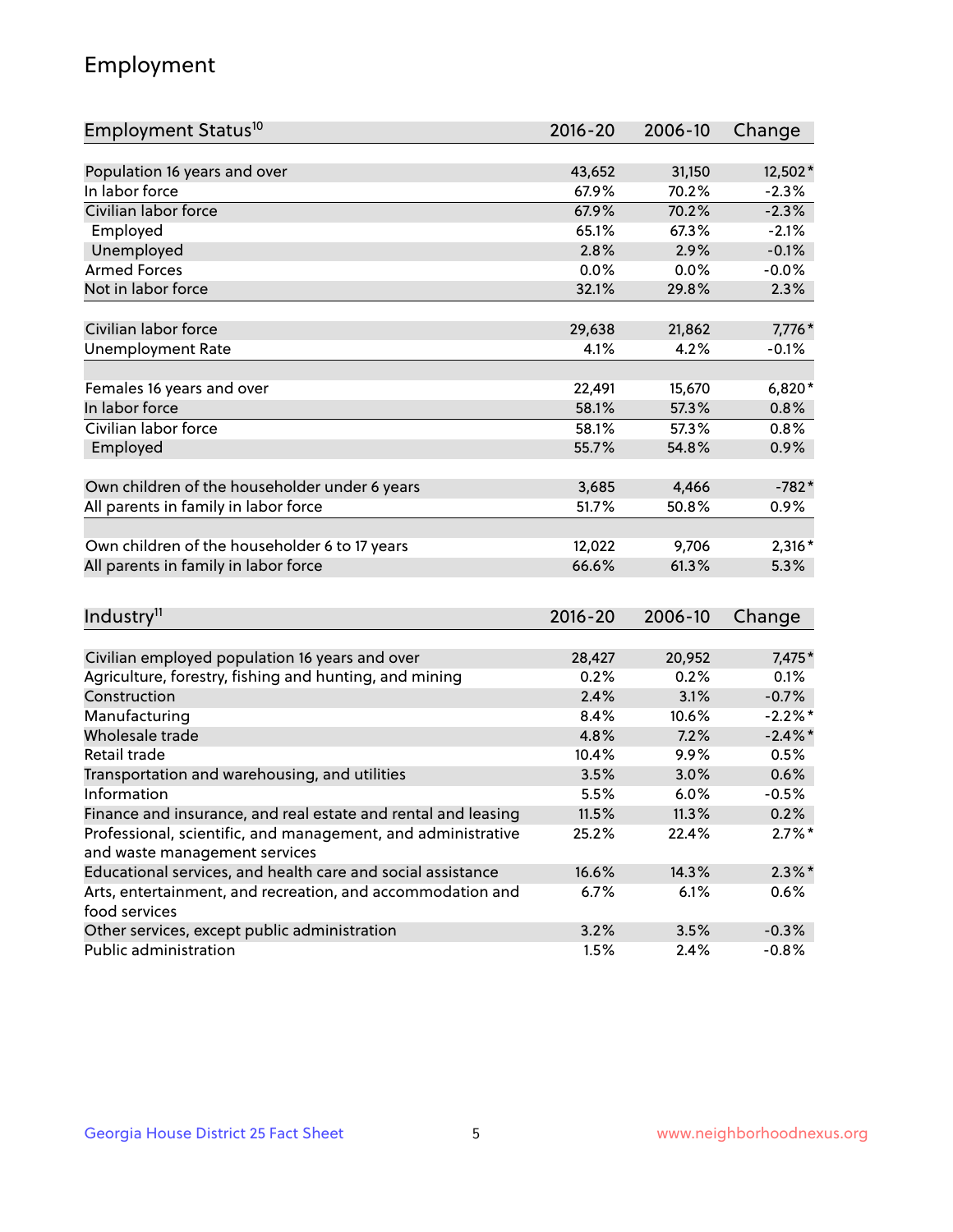## Employment, continued...

| Occupation <sup>12</sup>                                    | $2016 - 20$ | 2006-10 | Change     |
|-------------------------------------------------------------|-------------|---------|------------|
| Civilian employed population 16 years and over              | 28,427      | 20,952  | 7,475*     |
| Management, business, science, and arts occupations         | 64.3%       | 59.7%   | 4.6%       |
| Service occupations                                         | 7.8%        | 8.7%    | $-0.9%$    |
| Sales and office occupations                                | 22.1%       | 26.0%   | $-3.9\%$ * |
| Natural<br>and<br>maintenance                               | 2.0%        | 2.4%    | $-0.4%$    |
| resources,<br>construction,<br>occupations                  |             |         |            |
| Production, transportation, and material moving occupations | 3.8%        | 3.2%    | 0.6%       |
| Class of Worker <sup>13</sup>                               | $2016 - 20$ | 2006-10 | Change     |
| Civilian employed population 16 years and over              | 28,427      | 20,952  | 7,475*     |
| Private wage and salary workers                             | 88.5%       | 88.8%   | $-0.3%$    |
| Government workers                                          | 6.2%        | 7.0%    | $-0.8%$    |
| Self-employed in own not incorporated business workers      | 5.0%        | 3.9%    | 1.1%       |
| Unpaid family workers                                       | 0.3%        | 0.2%    | 0.0%       |
| Job Flows <sup>14</sup>                                     | 2019        | 2010    | Change     |
|                                                             |             |         |            |
| Total Jobs in district                                      | 25,996      | 15,858  | 10,138     |
| Held by residents of district                               | 7.6%        | 7.3%    | 0.3%       |
| Held by non-residents of district                           | 92.4%       | 92.7%   | $-0.3%$    |
| Jobs by Industry Sector <sup>15</sup>                       | 2019        | 2010    | Change     |
| Total Jobs in district                                      | 25,996      | 15,858  | 10,138     |
| Goods Producing sectors                                     | 12.1%       | 13.1%   | $-1.1%$    |
| Trade, Transportation, and Utilities sectors                | 25.4%       | 26.9%   | $-1.6%$    |
| All Other Services sectors                                  | 62.6%       | 60.0%   | 2.6%       |
|                                                             |             |         |            |
| Total Jobs in district held by district residents           | 1,986       | 1,157   | 829        |
| <b>Goods Producing sectors</b>                              | 8.9%        | 8.4%    | 0.5%       |
| Trade, Transportation, and Utilities sectors                | 14.8%       | 18.7%   | $-3.9%$    |
| All Other Services sectors                                  | 76.4%       | 72.9%   | 3.4%       |
|                                                             |             |         |            |
| Jobs by Earnings <sup>16</sup>                              | 2019        | 2010    | Change     |
| Total Jobs in district                                      | 25,996      | 15,858  | 10,138     |
| Jobs with earnings \$1250/month or less                     | 23.6%       | 23.2%   | 0.4%       |
| Jobs with earnings \$1251/month to \$3333/month             | 30.7%       | 32.2%   | $-1.5%$    |
| Jobs with earnings greater than \$3333/month                | 45.7%       | 44.6%   | 1.1%       |
|                                                             |             |         |            |
| Total Jobs in district held by district residents           | 1,986       | 1,157   | 829        |
| Jobs with earnings \$1250/month or less                     | 29.7%       | 27.6%   | 2.1%       |
| Jobs with earnings \$1251/month to \$3333/month             | 25.3%       | 22.0%   | 3.4%       |
| Jobs with earnings greater than \$3333/month                | 45.0%       | 50.5%   | $-5.5%$    |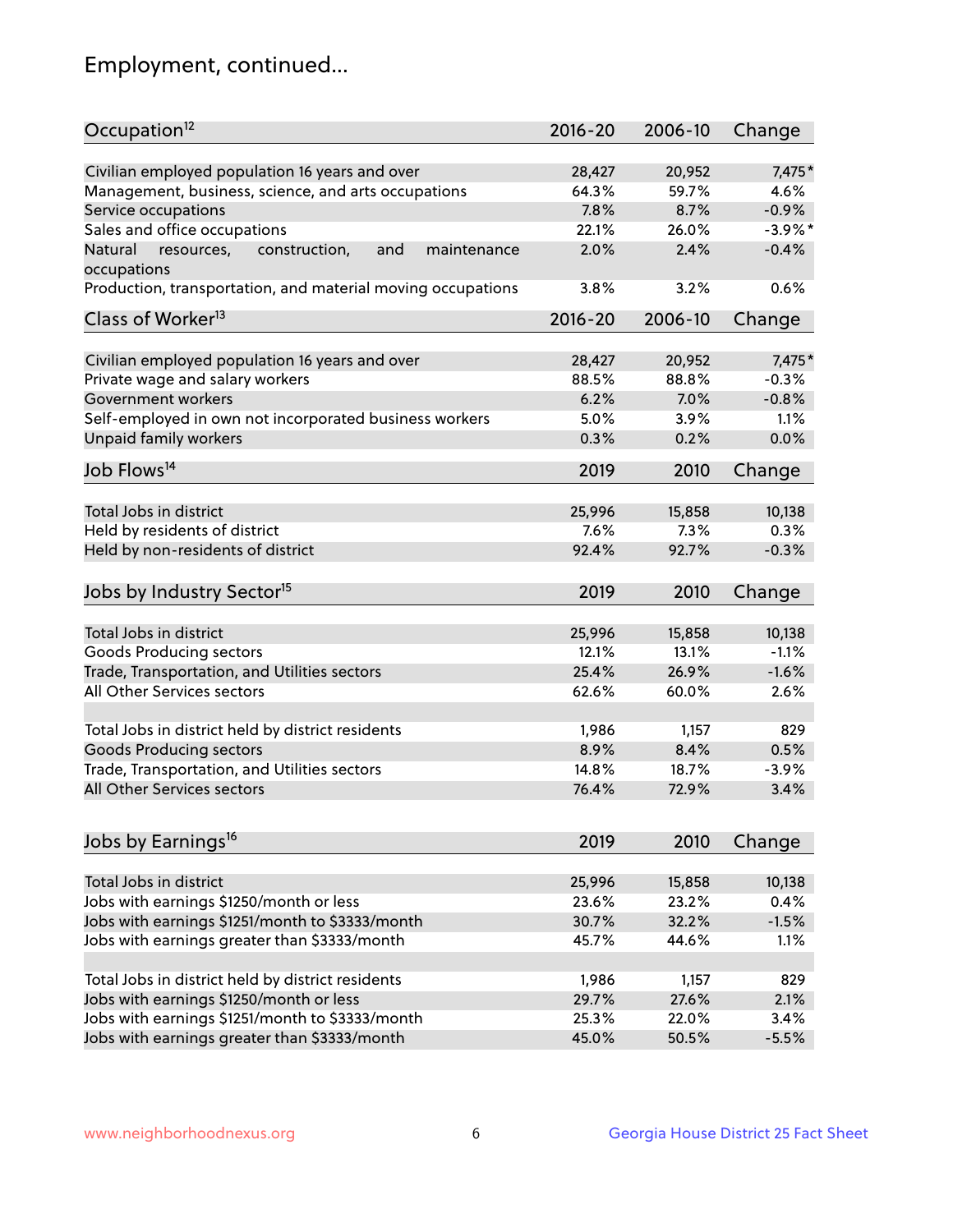## Employment, continued...

| 2019   | 2010   | Change   |
|--------|--------|----------|
|        |        |          |
| 25,996 | 15,858 | 10,138   |
| 22.8%  | 22.8%  | $-0.1%$  |
| 55.6%  | 62.6%  | $-7.0%$  |
| 21.6%  | 14.6%  | 7.0%     |
|        |        |          |
| 1,986  | 1.157  | 829      |
| 21.4%  | 19.6%  | 1.8%     |
| 55.7%  | 69.4%  | $-13.7%$ |
| 22.9%  | 11.0%  | 11.9%    |
|        |        |          |

#### Education

| School Enrollment <sup>18</sup>                | $2016 - 20$ | 2006-10 | Change     |
|------------------------------------------------|-------------|---------|------------|
|                                                |             |         |            |
| Population 3 years and over enrolled in school | 17,548      | 13,549  | 3,999*     |
| Nursery school, preschool                      | $7.6\%$     | 9.8%    | $-2.2%$    |
| Kindergarten                                   | 6.5%        | 7.2%    | $-0.6%$    |
| Elementary school (grades 1-8)                 | 44.8%       | 48.5%   | $-3.6%$    |
| High school (grades 9-12)                      | 23.9%       | 21.4%   | 2.5%       |
| College or graduate school                     | 17.1%       | 13.1%   | $4.0\%$ *  |
| Educational Attainment <sup>19</sup>           | $2016 - 20$ | 2006-10 | Change     |
|                                                |             |         |            |
| Population 25 years and over                   | 37,829      | 28,008  | $9,821*$   |
| Less than 9th grade                            | 1.1%        | 1.5%    | $-0.4%$    |
| 9th to 12th grade, no diploma                  | 1.3%        | 1.6%    | $-0.4%$    |
| High school graduate (includes equivalency)    | 8.2%        | 12.0%   | $-3.9\%$ * |
| Some college, no degree                        | 13.3%       | 14.9%   | $-1.5%$    |
| Associate's degree                             | 4.5%        | 5.2%    | $-0.7%$    |
| Bachelor's degree                              | 43.0%       | 42.4%   | 0.6%       |
| Graduate or professional degree                | 28.7%       | 22.5%   | $6.2\%$ *  |
|                                                |             |         |            |
| Percent high school graduate or higher         | 97.7%       | 96.9%   | 0.8%       |
| Percent bachelor's degree or higher            | 71.7%       | 64.8%   | $6.8\%$ *  |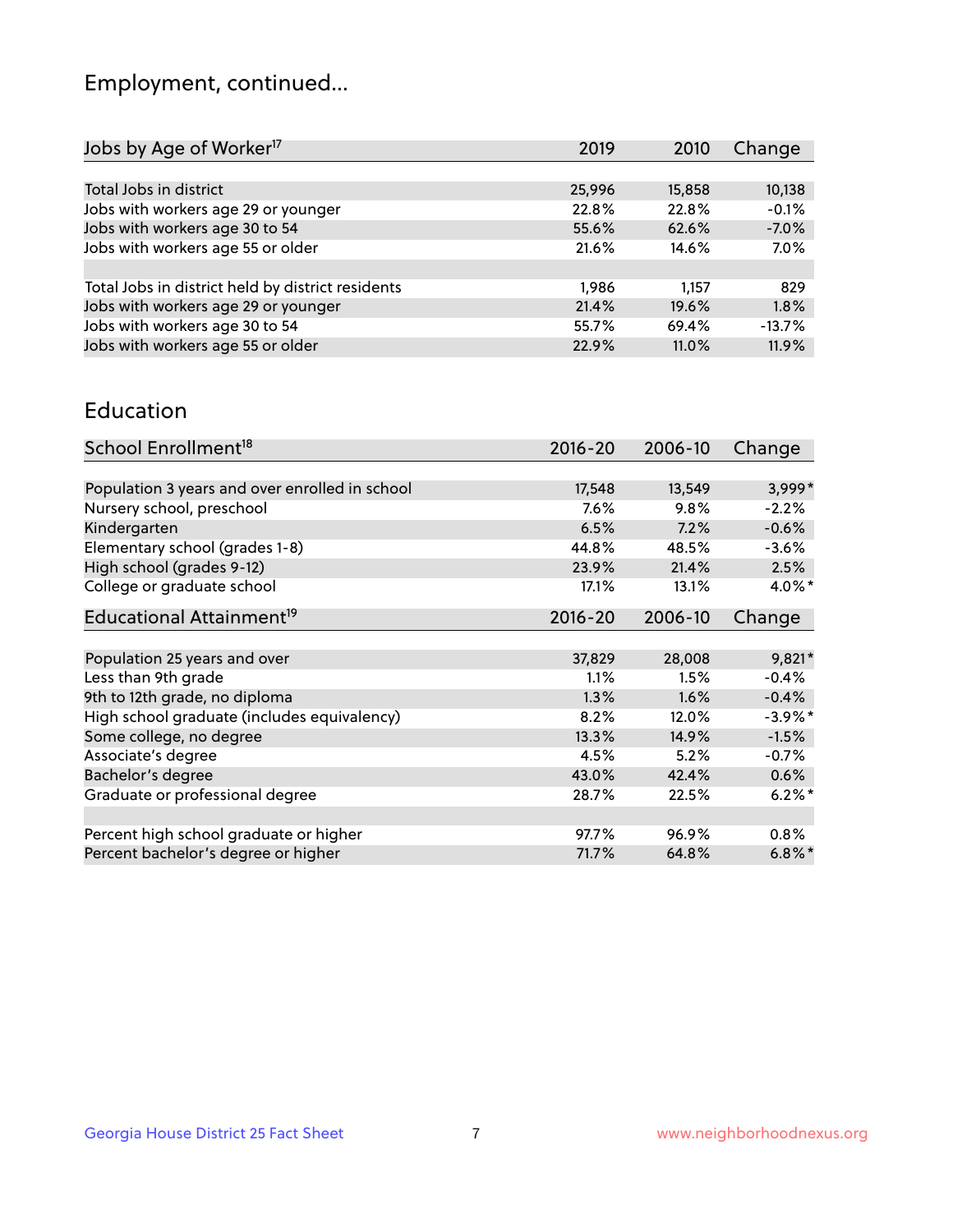## Housing

| Households by Type <sup>20</sup>                     | 2016-20     | 2006-10 | Change              |
|------------------------------------------------------|-------------|---------|---------------------|
|                                                      |             |         |                     |
| <b>Total households</b>                              | 19,295      | 14,523  | $4,772*$            |
| Family households (families)                         | 83.1%       | 83.0%   | 0.2%                |
| With own children under 18 years                     | 46.4%       | 51.1%   | $-4.7%$ *           |
| Married-couple family                                | 75.9%       | 75.4%   | 0.5%                |
| With own children of the householder under 18 years  | 42.8%       | 46.6%   | $-3.8\%$ *          |
| Male householder, no wife present, family            | 1.9%        | 2.5%    | $-0.5%$             |
| With own children of the householder under 18 years  | 1.1%        | 1.1%    | $-0.1%$             |
| Female householder, no husband present, family       | 5.4%        | 5.1%    | 0.2%                |
| With own children of the householder under 18 years  | 2.5%        | 3.4%    | $-0.9%$             |
| Nonfamily households                                 | 16.9%       | 17.0%   | $-0.2%$             |
| Householder living alone                             | 14.2%       | 13.7%   | 0.5%                |
| 65 years and over                                    | 5.1%        | 2.8%    | $2.4\%$ *           |
|                                                      | 47.4%       |         |                     |
| Households with one or more people under 18 years    |             | 52.5%   | $-5.1\%$ *          |
| Households with one or more people 65 years and over | 22.4%       | 13.1%   | $9.3\%$ *           |
| Average household size                               | 2.99        | 3.04    | $-0.05*$            |
| Average family size                                  | 3.31        | 3.38    | $-0.07$             |
|                                                      |             |         |                     |
| Housing Occupancy <sup>21</sup>                      | $2016 - 20$ | 2006-10 | Change              |
|                                                      |             |         |                     |
| Total housing units                                  | 19,996      | 15,517  | 4,479 *             |
| Occupied housing units                               | 96.5%       | 93.6%   | $2.9\%*$            |
| Vacant housing units                                 | 3.5%        | 6.4%    | $-2.9\%$ *          |
| Homeowner vacancy rate                               | 0.8         | 3.0     | $-2.2$              |
| Rental vacancy rate                                  | 5.8         | 14.0    | $-8.2$              |
|                                                      |             |         |                     |
| Units in Structure <sup>22</sup>                     | $2016 - 20$ | 2006-10 | Change              |
| Total housing units                                  | 19,996      | 15,517  | 4,479*              |
| 1-unit, detached                                     | 81.5%       | 82.6%   | $-1.1%$             |
|                                                      |             |         |                     |
| 1-unit, attached                                     | 6.6%        | 3.8%    | $2.9\%*$<br>$-0.2%$ |
| 2 units                                              | 0.1%        | 0.2%    |                     |
| 3 or 4 units                                         | 0.8%        | 0.1%    | 0.7%                |
| 5 to 9 units                                         | 1.2%        | 2.0%    | $-0.8%$             |
| 10 to 19 units                                       | 3.2%        | 6.2%    | $-3.0%$             |
| 20 or more units                                     | 5.9%        | 3.5%    | 2.4%                |
| Mobile home                                          | 0.7%        | 1.5%    | $-0.9\%$            |
| Boat, RV, van, etc.                                  | 0.0%        | 0.0%    | 0.0%                |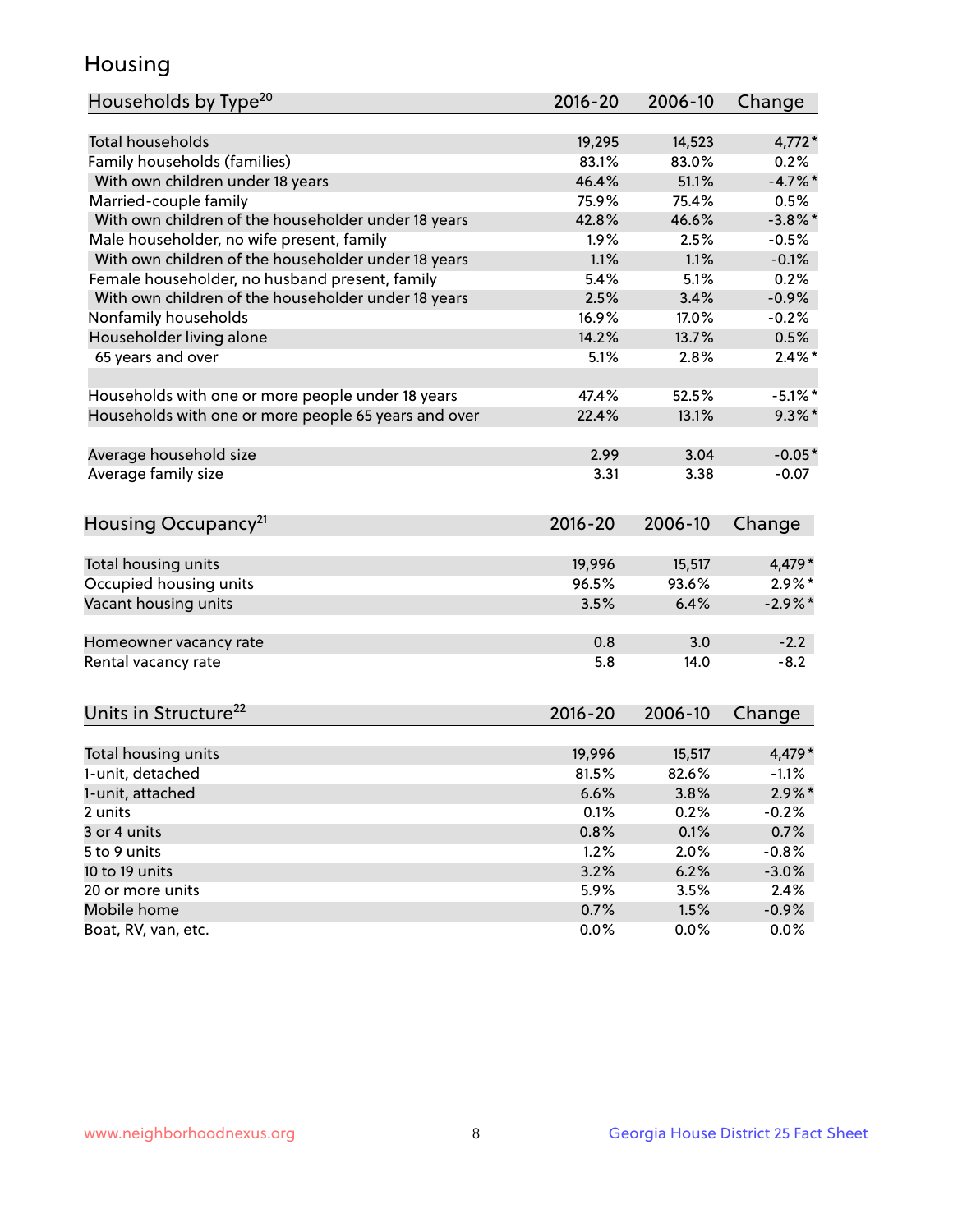## Housing, Continued...

| Year Structure Built <sup>23</sup>             | 2016-20     | 2006-10 | Change      |
|------------------------------------------------|-------------|---------|-------------|
| Total housing units                            | 19,996      | 15,517  | 4,479*      |
| Built 2014 or later                            | 14.7%       | (X)     | (X)         |
| Built 2010 to 2013                             | 7.8%        | (X)     | (X)         |
| Built 2000 to 2009                             | 28.4%       | 35.9%   | $-7.5%$ *   |
| Built 1990 to 1999                             | 38.5%       | 53.2%   | $-14.7%$    |
| Built 1980 to 1989                             | 8.9%        | 8.0%    | 0.9%        |
| Built 1970 to 1979                             | 1.2%        | 1.3%    | $-0.1%$     |
| Built 1960 to 1969                             | 0.4%        | 1.1%    | $-0.6%$     |
| Built 1950 to 1959                             | 0.0%        | 0.1%    | $-0.1%$     |
| Built 1940 to 1949                             | 0.0%        | 0.1%    | $-0.0%$     |
| Built 1939 or earlier                          | 0.1%        | 0.4%    | $-0.3%$     |
| Housing Tenure <sup>24</sup>                   | 2016-20     | 2006-10 | Change      |
|                                                |             |         |             |
| Occupied housing units                         | 19,295      | 14,523  | $4,772*$    |
| Owner-occupied                                 | 83.8%       | 85.2%   | $-1.4%$     |
| Renter-occupied                                | 16.2%       | 14.8%   | 1.4%        |
| Average household size of owner-occupied unit  | 3.10        | 3.17    | $-0.07*$    |
| Average household size of renter-occupied unit | 2.40        | 2.28    | 0.12        |
| Residence 1 Year Ago <sup>25</sup>             | 2016-20     | 2006-10 | Change      |
| Population 1 year and over                     | 57,219      | 43,552  | 13,668*     |
| Same house                                     | 88.5%       | 87.0%   | 1.5%        |
| Different house in the U.S.                    | 10.3%       | 11.8%   | $-1.5%$     |
| Same county                                    | 3.2%        | 3.3%    | $-0.1%$     |
| Different county                               | 7.1%        | 8.4%    | $-1.4%$     |
| Same state                                     | 4.1%        | 3.7%    | 0.4%        |
| Different state                                | 3.0%        | 4.7%    | $-1.7%$     |
| Abroad                                         | 1.2%        | 1.2%    | 0.1%        |
| Value of Housing Unit <sup>26</sup>            | $2016 - 20$ | 2006-10 | Change      |
| Owner-occupied units                           | 16,160      | 12,370  | 3,790*      |
| Less than \$50,000                             | 0.8%        | 0.4%    | 0.4%        |
| \$50,000 to \$99,999                           | 0.5%        | 0.4%    | 0.1%        |
| \$100,000 to \$149,999                         | 0.5%        | 1.3%    | $-0.8%$     |
| \$150,000 to \$199,999                         | 1.0%        | 4.1%    | $-3.1%$     |
| \$200,000 to \$299,999                         | 6.1%        | 25.2%   | $-19.1\%$ * |
| \$300,000 to \$499,999                         | 52.6%       | 42.2%   | 10.4%*      |
| \$500,000 to \$999,999                         | 35.0%       | 23.1%   | $11.9\%$ *  |
| \$1,000,000 or more                            | 3.7%        | 3.4%    | 0.3%        |
| Median (dollars)                               | 460,082     | 367,067 | 93,016*     |
| Mortgage Status <sup>27</sup>                  | $2016 - 20$ | 2006-10 | Change      |
| Owner-occupied units                           | 16,160      | 12,370  | 3,790*      |
| Housing units with a mortgage                  | 76.3%       | 88.9%   | $-12.6\%$ * |
| Housing units without a mortgage               | 23.7%       | 11.1%   | 12.6%*      |
|                                                |             |         |             |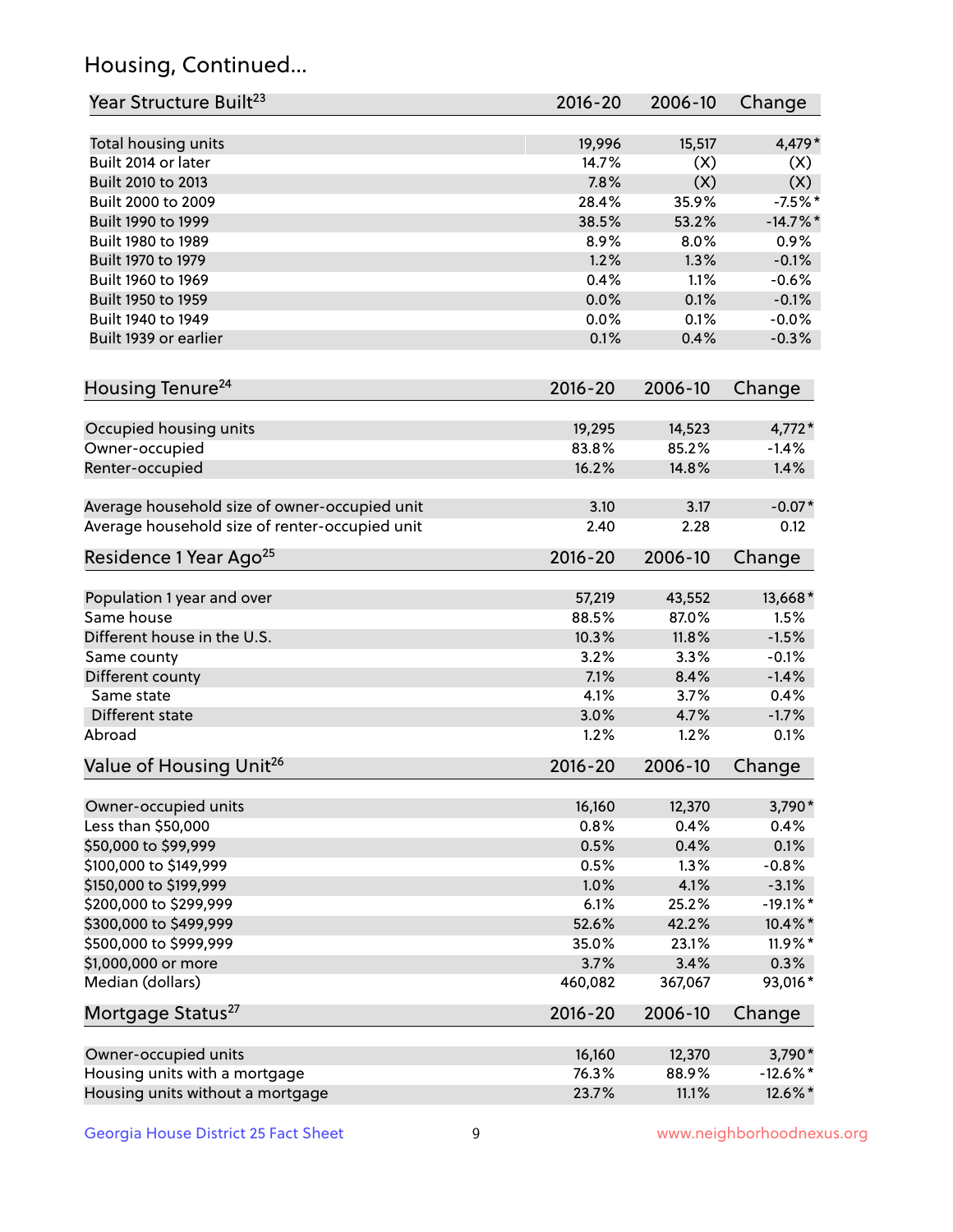## Housing, Continued...

| Selected Monthly Owner Costs <sup>28</sup>                                            | $2016 - 20$ | 2006-10   | Change     |
|---------------------------------------------------------------------------------------|-------------|-----------|------------|
| Housing units with a mortgage                                                         | 12,335      | 11,003    | $1,332*$   |
| Less than \$300                                                                       | 0.1%        | 0.2%      | $-0.1%$    |
| \$300 to \$499                                                                        | 0.2%        | 0.0%      | 0.2%       |
| \$500 to \$999                                                                        | 1.8%        | 2.4%      | $-0.6%$    |
| \$1,000 to \$1,499                                                                    | 6.8%        | 10.5%     | $-3.7%$ *  |
| \$1,500 to \$1,999                                                                    | 18.4%       | 25.3%     | $-6.9%$ *  |
| \$2,000 to \$2,999                                                                    | 39.7%       | 36.2%     | 3.6%       |
| \$3,000 or more                                                                       | 33.0%       | 25.5%     | $7.5\%$ *  |
| Median (dollars)                                                                      | 2,577       | 2,277     | 300*       |
| Housing units without a mortgage                                                      | 3,825       | 1,368     | $2,457*$   |
| Less than \$150                                                                       | 0.0%        | 0.0%      | 0.0%       |
| \$150 to \$249                                                                        | 1.3%        | 3.9%      | $-2.6%$    |
| \$250 to \$349                                                                        | 5.7%        | 9.1%      | $-3.4%$    |
| \$350 to \$499                                                                        | 21.2%       | 24.9%     | $-3.7%$    |
| \$500 to \$699                                                                        | 18.9%       | 24.3%     | $-5.4%$    |
| \$700 or more                                                                         | 53.0%       | 37.8%     | 15.2%*     |
| Median (dollars)                                                                      | 722         | 590       | $132*$     |
| Selected Monthly Owner Costs as a Percentage of<br>Household Income <sup>29</sup>     |             |           | Change     |
| Housing units with a mortgage (excluding units where<br>SMOCAPI cannot be computed)   | 12,296      | 10,920    | $1,377*$   |
| Less than 20.0 percent                                                                | 57.2%       | 42.5%     | 14.7%*     |
| 20.0 to 24.9 percent                                                                  | 15.4%       | 14.5%     | 1.0%       |
| 25.0 to 29.9 percent                                                                  | 8.0%        | 11.3%     | $-3.3\%$ * |
| 30.0 to 34.9 percent                                                                  | 4.9%        | 11.0%     | $-6.1\%$ * |
| 35.0 percent or more                                                                  | 14.4%       | 20.7%     | $-6.3\%$ * |
| Not computed                                                                          | 39          | 83        | $-45$      |
| Housing unit without a mortgage (excluding units where<br>SMOCAPI cannot be computed) | 3,711       | 1,368     | $2,343*$   |
| Less than 10.0 percent                                                                | 65.9%       | 65.5%     | 0.4%       |
| 10.0 to 14.9 percent                                                                  | 12.5%       | 16.0%     | $-3.4%$    |
| 15.0 to 19.9 percent                                                                  | 4.5%        | 6.4%      | $-1.9%$    |
| 20.0 to 24.9 percent                                                                  | 8.8%        | 4.0%      | 4.7%       |
| 25.0 to 29.9 percent                                                                  | 1.8%        | 0.0%      | 1.8%       |
| 30.0 to 34.9 percent                                                                  | 0.7%        | 2.7%      | $-2.0%$    |
| 35.0 percent or more                                                                  | 5.7%        | 5.3%      | 0.4%       |
| Not computed                                                                          | 115         | $\pmb{0}$ | 115        |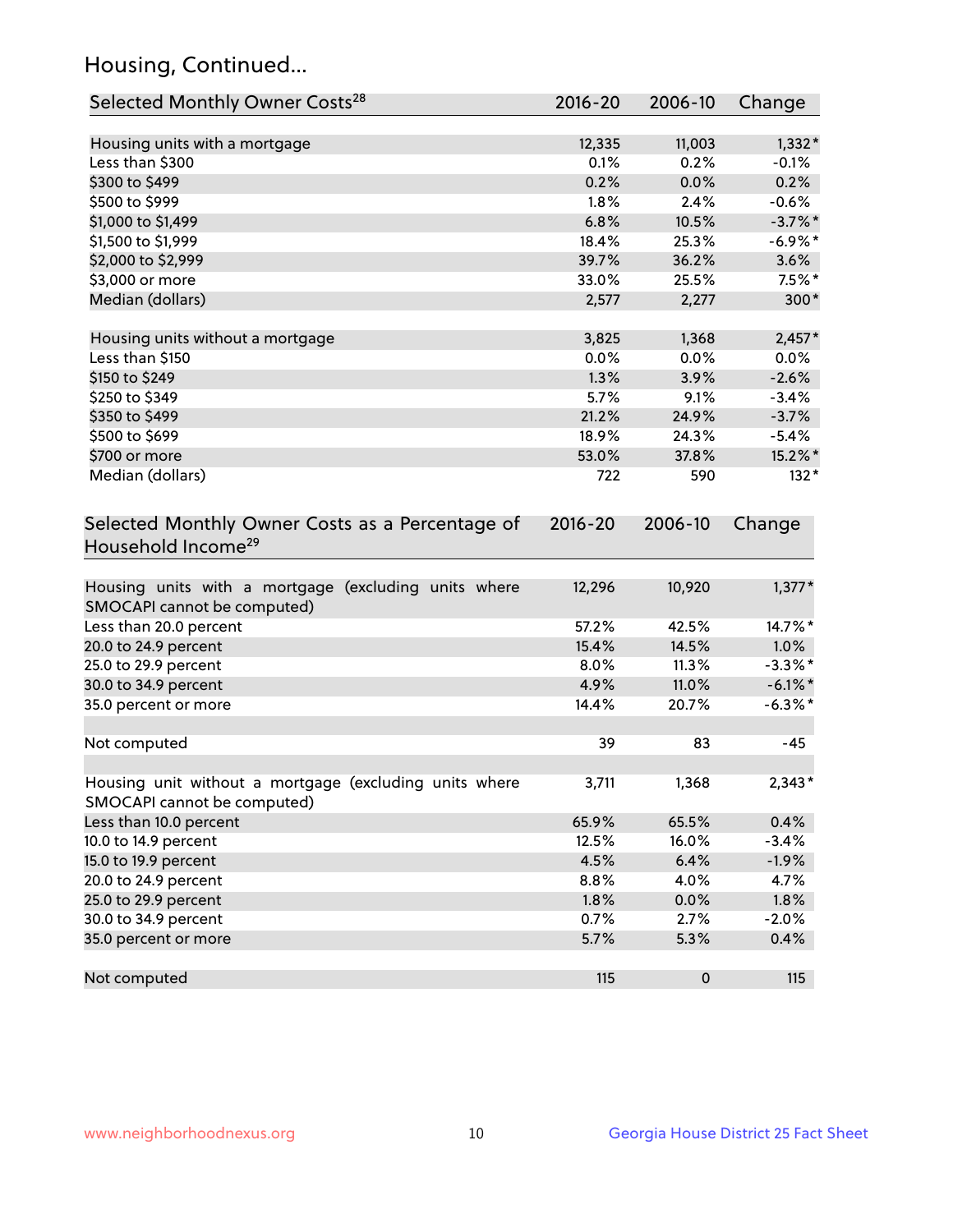## Housing, Continued...

| Gross Rent <sup>30</sup>   | 2016-20 | 2006-10        | Change     |
|----------------------------|---------|----------------|------------|
|                            |         |                |            |
| Occupied units paying rent | 3,064   | 2,151          | $913*$     |
| Less than \$200            | 0.0%    | $0.0\%$        | 0.0%       |
| \$200 to \$499             | 0.0%    | 1.1%           | $-1.1%$    |
| \$500 to \$749             | 0.9%    | 2.4%           | $-1.5%$    |
| \$750 to \$999             | 4.2%    | 38.5%          | $-34.3%$   |
| \$1,000 to \$1,499         | 31.1%   | 42.9%          | $-11.8%$   |
| \$1,500 to \$1,999         | 34.7%   | 10.8%          | 23.9%*     |
| \$2,000 or more            | 29.1%   | 4.4%           | $24.7\%$ * |
| Median (dollars)           | 1,699   | 1,313          | 386*       |
|                            |         |                |            |
| No rent paid               | 71      | $\overline{2}$ | 69         |

| Gross Rent as a Percentage of Household Income <sup>31</sup>                   | $2016 - 20$ | 2006-10        | Change   |
|--------------------------------------------------------------------------------|-------------|----------------|----------|
|                                                                                |             |                |          |
| Occupied units paying rent (excluding units where GRAPI<br>cannot be computed) | 3,035       | 2,151          | 884      |
| Less than 15.0 percent                                                         | 12.5%       | 21.1%          | $-8.6%$  |
| 15.0 to 19.9 percent                                                           | 17.0%       | 16.8%          | 0.1%     |
| 20.0 to 24.9 percent                                                           | 12.7%       | 23.6%          | $-10.9%$ |
| 25.0 to 29.9 percent                                                           | 10.4%       | 10.8%          | $-0.4%$  |
| 30.0 to 34.9 percent                                                           | 8.1%        | 7.9%           | 0.2%     |
| 35.0 percent or more                                                           | 39.3%       | 19.8%          | 19.5%    |
|                                                                                |             |                |          |
| Not computed                                                                   | 100         | $\overline{2}$ | 98       |

## Transportation

| Commuting to Work <sup>32</sup>           | 2016-20 | 2006-10 | Change    |
|-------------------------------------------|---------|---------|-----------|
|                                           |         |         |           |
| Workers 16 years and over                 | 28,071  | 20,668  | $7,404*$  |
| Car, truck, or van - drove alone          | 71.5%   | 79.3%   | $-7.8%$ * |
| Car, truck, or van - carpooled            | 5.0%    | 6.5%    | $-1.5%$   |
| Public transportation (excluding taxicab) | 0.8%    | 0.4%    | 0.4%      |
| Walked                                    | 0.5%    | 2.1%    | $-1.6%$   |
| Other means                               | $0.6\%$ | 0.9%    | $-0.3%$   |
| Worked at home                            | 21.6%   | 10.7%   | 10.8%*    |
|                                           |         |         |           |
| Mean travel time to work (minutes)        | 31.8    | 28.4    | $3.4*$    |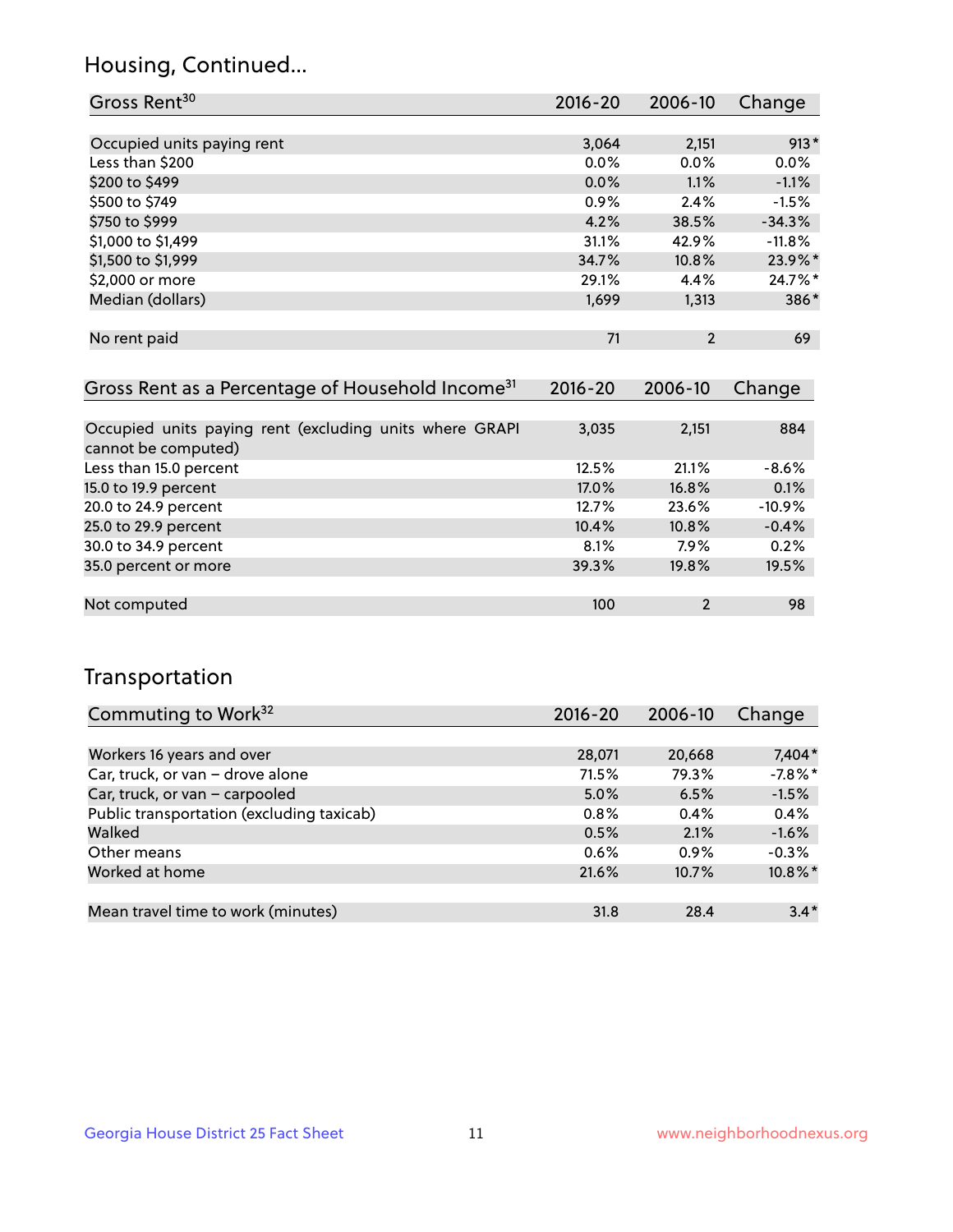## Transportation, Continued...

| Vehicles Available <sup>33</sup> | $2016 - 20$ | 2006-10 | Change   |
|----------------------------------|-------------|---------|----------|
|                                  |             |         |          |
| Occupied housing units           | 19,295      | 14.523  | $4,772*$ |
| No vehicles available            | $1.2\%$     | 1.8%    | $-0.6%$  |
| 1 vehicle available              | 19.3%       | 18.6%   | 0.7%     |
| 2 vehicles available             | 52.4%       | 57.9%   | $-5.5%$  |
| 3 or more vehicles available     | 27.1%       | 21.7%   | 5.5%     |

#### Health

| Health Insurance coverage <sup>34</sup>                 | 2016-20 |
|---------------------------------------------------------|---------|
|                                                         |         |
| Civilian Noninstitutionalized Population                | 57,639  |
| With health insurance coverage                          | 94.9%   |
| With private health insurance coverage                  | 89.0%   |
| With public health coverage                             | 12.4%   |
| No health insurance coverage                            | 5.1%    |
| Civilian Noninstitutionalized Population Under 19 years | 16,782  |
| No health insurance coverage                            | 4.1%    |
| Civilian Noninstitutionalized Population 19 to 64 years | 34,154  |
| In labor force:                                         | 27,362  |
| Employed:                                               | 26,305  |
| With health insurance coverage                          | 95.2%   |
| With private health insurance coverage                  | 94.6%   |
| With public coverage                                    | 1.0%    |
| No health insurance coverage                            | 4.8%    |
| Unemployed:                                             | 1,056   |
| With health insurance coverage                          | 89.4%   |
| With private health insurance coverage                  | 89.4%   |
| With public coverage                                    | $0.0\%$ |
| No health insurance coverage                            | 10.6%   |
| Not in labor force:                                     | 6,792   |
| With health insurance coverage                          | 88.9%   |
| With private health insurance coverage                  | 85.8%   |
| With public coverage                                    | 5.0%    |
| No health insurance coverage                            | 11.1%   |